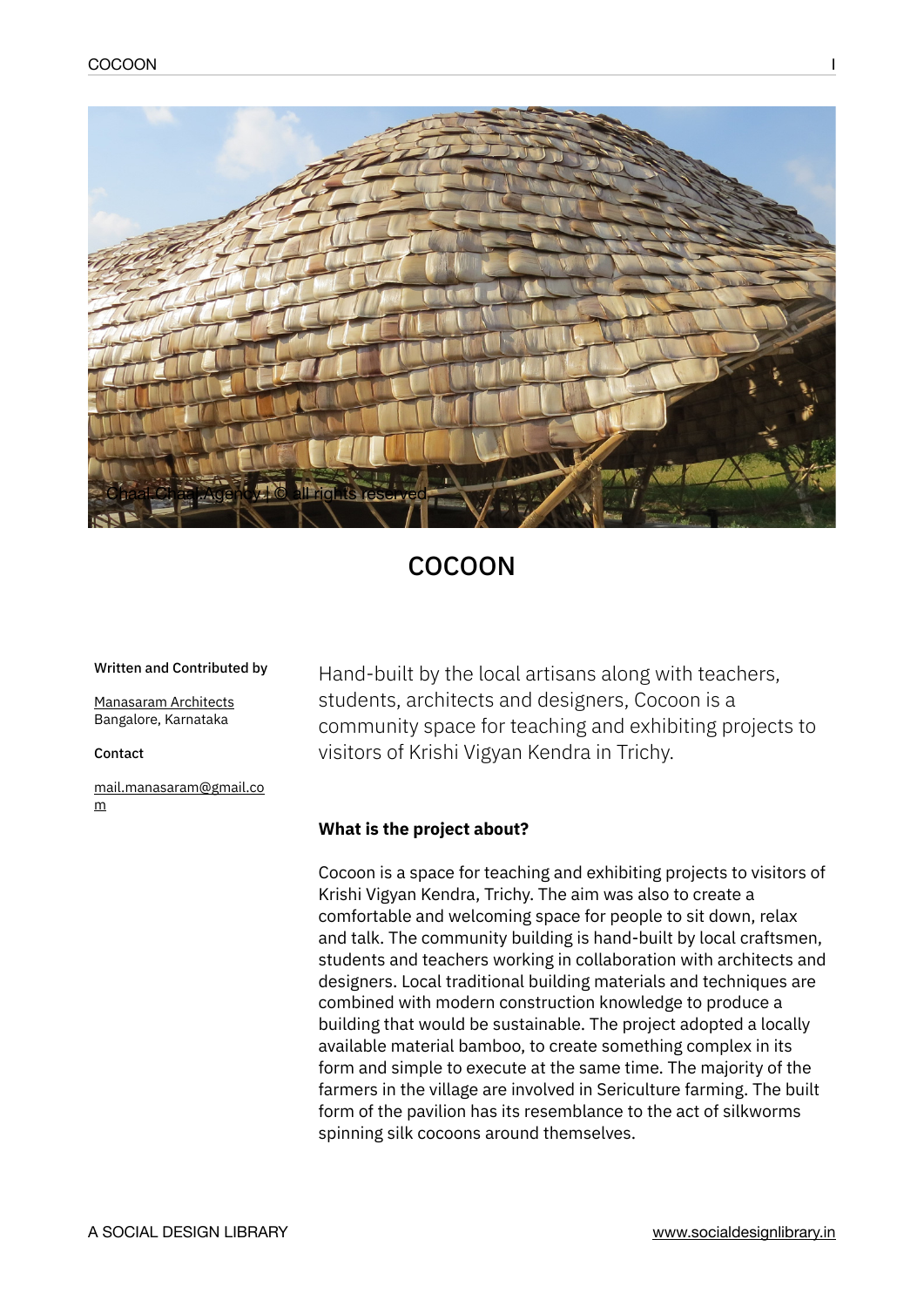The structure is made entirely with woven bamboo splits originating from a central column made from bamboo splits weaving out in three directions to complete the entire form of the shell structure. The large entrance canopy is achieved by opening out the bottom bunched stiffener ring over the entry area. All the construction systems were developed by the architect during the design-build workshop and a mock-up was erected. After the workshop architects from our office and our artisans guided and helped the students and local craftsmen to build the structure. The main support for the structure is a woven column of bamboo splits. At the apex of the column, the members branch like an umbrella and are cross-woven in a three-way weaving pattern to form a lattice grid shell structure. Lattice grid structures of bamboo are very strong and can take huge loads without collapsing. A ring of bunched splits was attached at the bottom to stabilize the structure and anchor it to the base at intervals. The ring was split and woven to form an entrance and other apertures in the structure.

### **What is the impact?**

The concept sketch of the structure was developed by the Aarhus School of Architecture, Denmark along with Ar. Byoung Cho, which was not practicable. We were invited to modify the conceptual sketches to design a functional structure and develop the construction methodology to execute the design.

Due to a large number of collaborators, we developed the program as a Design-Research-Prototype-Build model. The project is done in a rural setting but it's not limited by the context; rather the structure fits completely in the backdrop seamlessly. The involvement of communities bought life to the structure.

#### **Project Funded by**

-

# **Stakeholders Involved**

Local Artisans CARE College of Architecture, Trichy Aarhus University, Denmark BCHO Architects Manasaram Architects